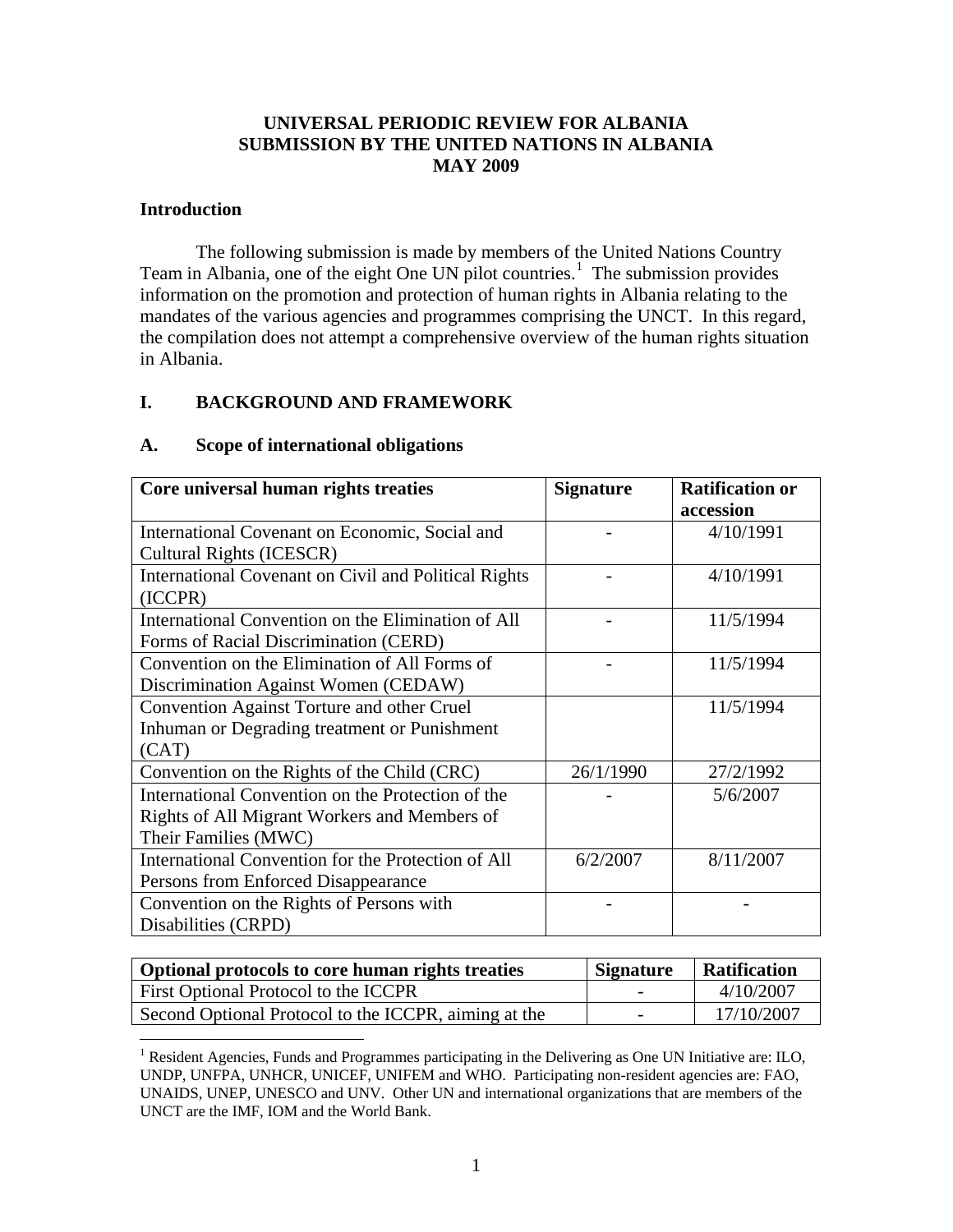| abolition of the death penalty                           |           |
|----------------------------------------------------------|-----------|
| Optional Protocol to the ICESCR (not yet open for        |           |
| signature)                                               |           |
| Optional Protocol to CAT                                 | 1/10/2003 |
| <b>Optional Protocol to CEDAW</b>                        | 23/6/2003 |
| First Optional Protocol to CRC on the involvement of     | 9/12/2008 |
| children in armed conflict                               |           |
| Second Optional Protocol to CRC on the sale of children, | 5/2/2008  |
| child prostitution and child pornography                 |           |
| <b>Optional Protocol to CRPD</b>                         |           |

| Other relevant national and international instruments | <b>Signature</b> | <b>Ratification</b> |
|-------------------------------------------------------|------------------|---------------------|
| Rome Statute of the International Criminal Court      | 18/07/1998       | 31/1/2003           |
| Selected treaties of the Council of Europe            | See Annex 1      |                     |
| <b>ILO Core Conventions</b>                           | See Annex II     |                     |
| Principal national laws and strategies                | See Annex III    |                     |

## **B. Constitutional and legal framework**

 $\overline{a}$ 

The Albanian State has the responsibility under the 1998 Constitution to protect and respect human rights under article 3. The Constitution recognizes civil, cultural, economic, political and social rights which are indivisible, inalienable and inviolable and are the basis of the juridical order. The Constitution guarantees equality of all before the law and protection against discrimination on the basis of sex, race, faith and ethnic origin, language, political, religious or philosophical beliefs, education, economic condition, social situation or ancestry. The Constitution also requires the State to supplement private initiative and responsibility in relation to certain 'Social Objectives' such as the provision of care to persons with disabilities, the aged and the orphaned, the fulfillment of housing needs to citizens and employment under suitable conditions for all who are able to work. Article 122 of the Constitution incorporates international treaties automatically into domestic law.

 The State has elaborated upon the rights recognized in the Constitution and international treaties through a series of laws, such as the Civil Code (1966) and the Criminal Code (1995). Recent legal developments have included the adoption of the Law on Gender Equality (2008), the entry into force of the Domestic Violence Law in 2007 and the passing of secondary legislation on domestic violence in 2008. There is now a new unit on domestic violence within the Ministry of Labour. UNDP and the OSCE assisted the Government in the drafting of the Gender Equality Law. The Government has also amended the Criminal Code recognizing exploitation of children as a criminal offence.<sup>[2](#page-1-0)</sup> In 2008, the Government began to develop a Child Rights Code with a view to harmonizing legislation and policies, aligning child rights policies and standards to the

<span id="page-1-0"></span><sup>2</sup> European Commission, *Albania 2008 Progress Report*, Commission Staff Working Document (COM(2008)674: p.14).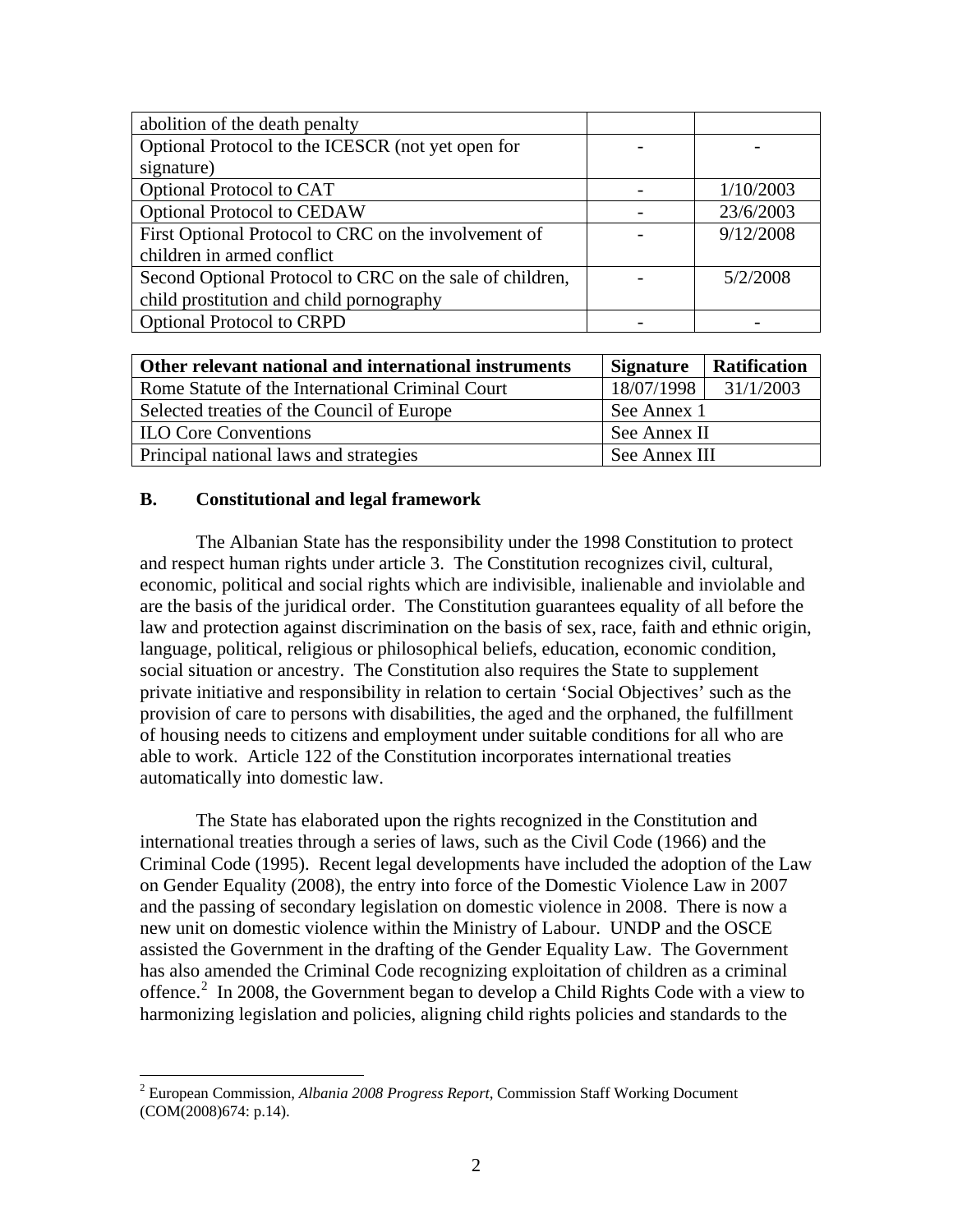broader development framework and the standards in the CRC and strengthening an adequate monitoring system.

## **C. Institutional and human rights structure**

 The Constitution establishes the separation of the legislative, judicial and executive powers. Two bodies established under the Constitution are particularly relevant to the promotion and protection of human rights. First, the Constitution established the People's Advocate (articles 60-63) whose powers were elaborated under the Law on the People's Advocate (1999). The People's Advocate comprises four sections dealing in turn with: (1) complaints and requests towards the central administration bodies, local government and third parties working on their behalf; (2) complaints or requests against the police, secret services, armed forces and the judiciary; (3) complaints not related to areas one and two as well as collaboration with NGOs and research into human rights issues; and, (4) the prevention of torture, particularly the undertaking of inspections in the framework of the OP to CAT. The International Coordination Committee of National Institutions for the Promotion and Protection of Human Rights renewed the People's Advocate 'A level' status in November 2008.

The Constitution established the Constitutional Court which, amongst its powers, guarantees and interprets the Constitution, reviews compatibility of laws with the Constitution and international treaties to which Albania is a party and provides final adjudication of individual complaints for violation of constitutional rights. However, fulfillment of 'Social Objectives' may not be claimed directly through Court.<sup>[3](#page-2-0)</sup>

# **D. Policy measures**

 $\overline{a}$ 

The National Strategy for Development and Integration 2007-2013 (NSDI) provides the overall framework to improve policy development and coordination, of particular relevance to the promotion and protection of economic, social and cultural rights. The NSDI is a synthesis of a series of sector strategies that cover areas such as social services and social assistance, social inclusion, the health sector and gender equality and prevention of domestic violence.

The UNCT has been active in assisting the Government in developing and implementing aspects of these strategies. For example, in response to the Concluding Observations of the Committee on the Rights of the Child in relation to Albania's initial report under the CRC and dialogue through UNICEF and government officials, the Government significantly revised the National Strategy on Children and a comprehensive National Plan of Action (NPA) was formulated. The Government has undertaken significant steps to develop a monitoring framework of the NPA. A Technical Secretariat for Children (TSC) was established which is responsible for monitoring, evaluating and

<span id="page-2-0"></span> $3$  Thus, while the Constitution recognizes that some economic, social and cultural rights are justiciable (such as the right to strike, equal access to medical treatment and the right to education), other rights such as the right to the highest attainable standard of health or care for the people who are orphaned, olderpeople or persons with disabilities.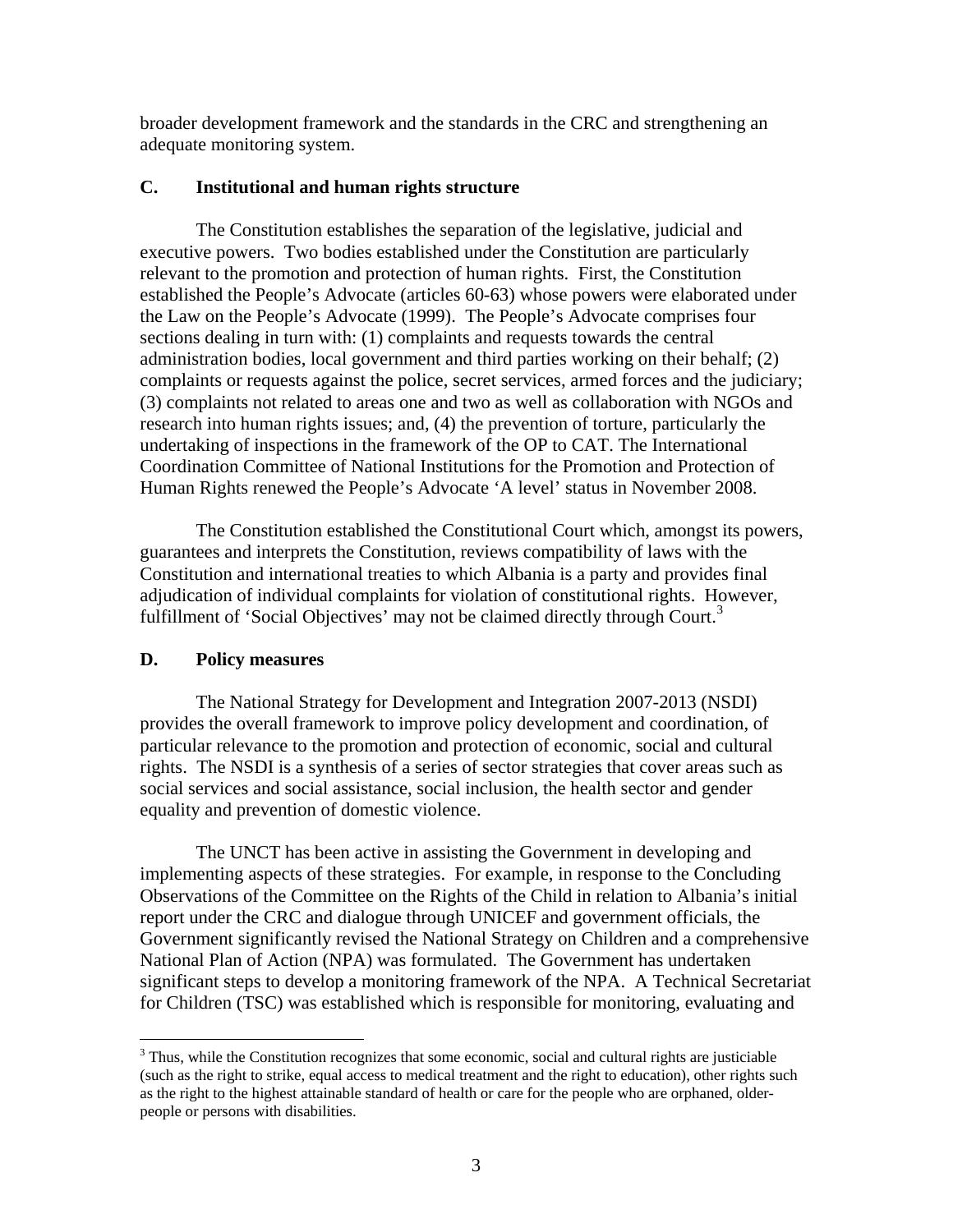coordinating the activities of institutions contributing to the realization of the rights of the child at national, regional and local levels. Similarly, UNDP is facilitating a participatory process to update the National Strategy for Improving the Living Conditions of Roma Minority in Albania with a view to aligning it to the Roma Decade Initiative.

# **II. PROMOTION AND PROTECTION OF HUMAN RIGHTS ON THE GROUND**

## **A. Cooperation with international human rights mechanisms**

 Albania generally has a good rate of submitting reports related to the various core human rights treaties it has ratified. The chart below sets out the last report for each treaty considered by the relevant treaty body and the date that the next report is due.

| <b>Conventions ratified</b>                              | Last report | <b>Next</b> |
|----------------------------------------------------------|-------------|-------------|
|                                                          | considered  | report due  |
| International Covenant on Economic, Social and           | 11/2006     | 6/2009      |
| <b>Cultural Rights (ICESCR)</b>                          |             |             |
| International Covenant on Civil and Political Rights     | 10/2004     | 11/2008*    |
| (ICCPR)                                                  |             |             |
| International Convention on the Elimination of All       | 8/2003      | $6/2007*$   |
| Forms of Racial Discrimination (CERD)                    |             |             |
| Convention on the Elimination of All Forms of            | 3/2003      | 3/2007      |
| Discrimination Against Women (CEDAW)                     |             |             |
| Convention Against Torture and other Cruel Inhuman or    | 5/2005      | 6/2007      |
| Degrading treatment or Punishment (CAT)                  |             |             |
| Convention on the Rights of the Child (CRC)              | 1/2005      | $3/2009*$   |
| International Convention on the Protection of the Rights |             | 10/2008*    |
| of All Migrant Workers and Members of Their Families     |             |             |
| (MWC)                                                    |             |             |
| International Convention for the Protection of All       |             | 11/2009     |
| Persons from Enforced Disappearance                      |             |             |

\*The asterix notes reports which, on the information available, are overdue. [4](#page-3-0) UNICEF notes that the government is finalizing the report to the CRC.

Albania has not extended a standing invitation to special procedures but has received two to date: the Special Rapporteur on the sale of children, child prostitution, and child pornography, Juan Miguel Petit (31 October to 7 November 2005) and the Special Rapporteur on the protection and promotion of the right to freedom of opinion and expression (29 May to 2 June 2000).

# **B. Implementation of international human rights obligations**

 $\overline{a}$ 4 See OHCHR website:

<span id="page-3-0"></span>http://www.unhchr.ch/tbs/doc.nsf/NewhvVAllSPRByCountry?OpenView&Start=1&Count=250&Expand= 2<sup>#2</sup> accessed 12 May 2009.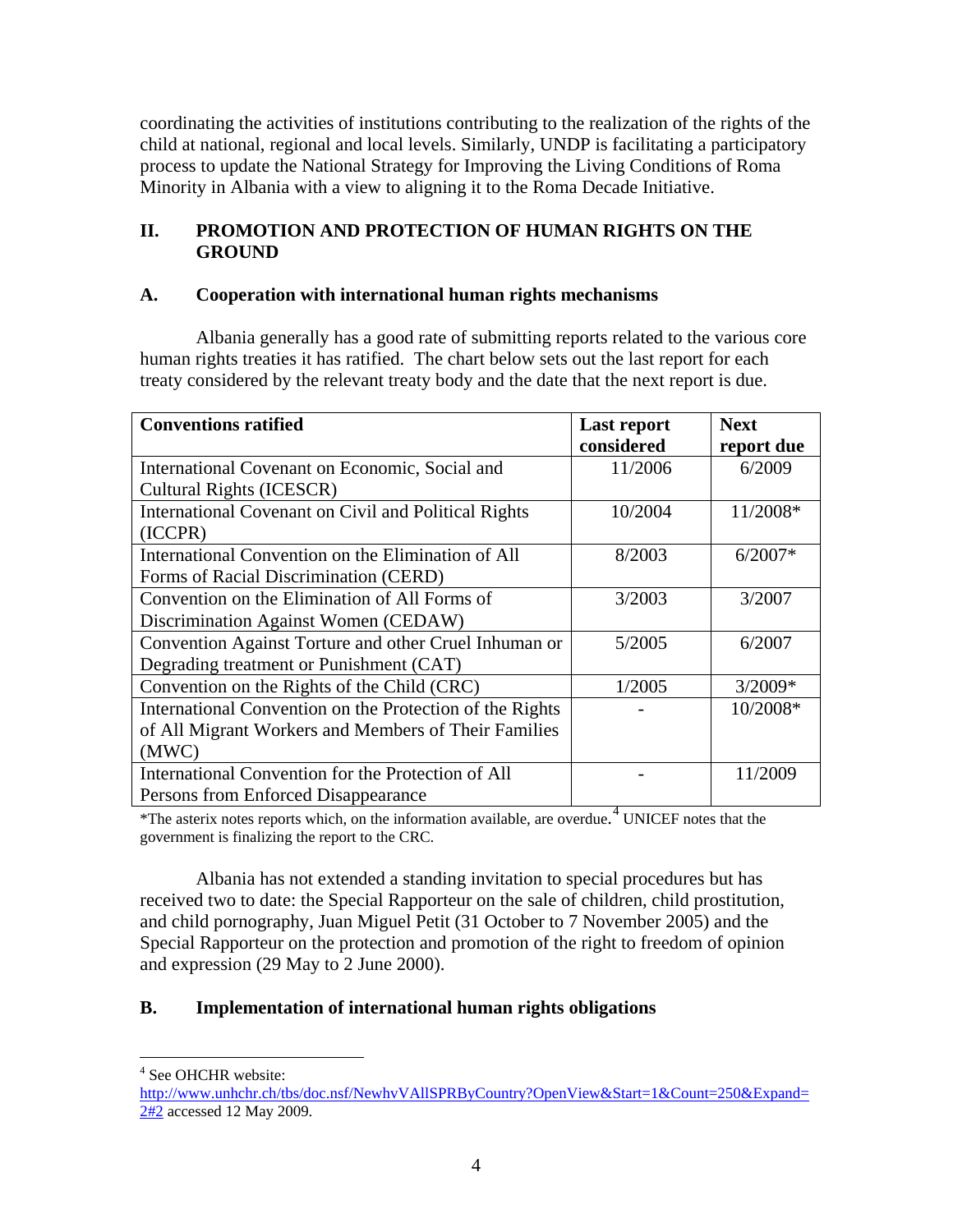#### *Equality and non-discrimination*

 Data on the most recent Living Standards Measurement Survey (LSMS) show that the overall poverty rate declined from 25.4 per cent in 2002 to 18.5 percent in 2005 and 12.4 in 2009. However, in spite of these decreases in poverty, some areas are experiencing more rapid declines in poverty than others. Significantly, there has been a slow-down in the reduction of poverty in mountainous areas where poverty tends to be highest with little change since 2005, suggesting increasing inequalities in spite of recent gains.

In relation to equality between men and women, women face discrimination and human rights breaches in a number of areas, including: entrenched traditional stereotyping of the role and responsibilities of women and men and the resurgence of discriminatory elements of customary law (the kanun); higher unemployment amongst women in comparison to men; discrimination against rural women, specifically in the areas of owning and inheriting property; lower level of representation of women in highlevel elected and appointed bodies; trafficking of women and girls (although diminishing); and violence, particularly domestic violence.<sup>[5](#page-4-0)</sup> The Government has taken some significant steps to improve the legal and policy framework for the protection of women's human rights, in particular the adoption of the Gender Equality Law in 2008. Notably, the new Electoral Code Law includes for the first time temporary special measures, including a 30 percent quota for women in Parliament to increase women's participation in decision-making.

The new Law on Domestic Violence offers new remedies for victims and gives responsibilities to the Ministry of Labour, Social Affairs and Equal Opportunities, the Ministry of Health, the Ministry of Education, and the Ministry of the Interior in this regard. A new unit on domestic violence in the Ministry of Labour has been established and several protocols have been adopted to assist professionals handle domestic violence cases. The Ministry of Labour, assisted by members of the UNCT, has undertaken capacity-building for social and health workers, police and local authorities.<sup>[6](#page-4-1)</sup> However, the European Commission has noted that the proportion of women suffering domestic violence is significant and increasing.<sup>[7](#page-4-2)</sup> INSTAT data indicates that 50.6 percent of women experienced emotional abuse, 39.1 percent were psychologically abused, 31.2 percent suffered from physical forms of violence and 12.7 percent from sexual violence.

In relation to women's social rights, there is a strong need to revise the Economic Aid Law. First, the Law should target individuals in need (and their dependents) and not households. As long as Albania's social protection programmes and policies target households instead of individuals, the feminization of poverty will not be addressed and women living in poverty will remain disadvantaged in comparison to men. Second, until the Law does target 'individuals', it should be revised to expand the categories of women eligible to be 'heads of households'.

<span id="page-4-0"></span><sup>&</sup>lt;sup>5</sup> CEDAW, Concluding Observations, 2003, (A/58/38: paras 68-78).

<span id="page-4-1"></span><sup>6</sup> EC Progress Report 2008, *op.cit.*, p.14. 7 *Ibid.* 

<span id="page-4-2"></span>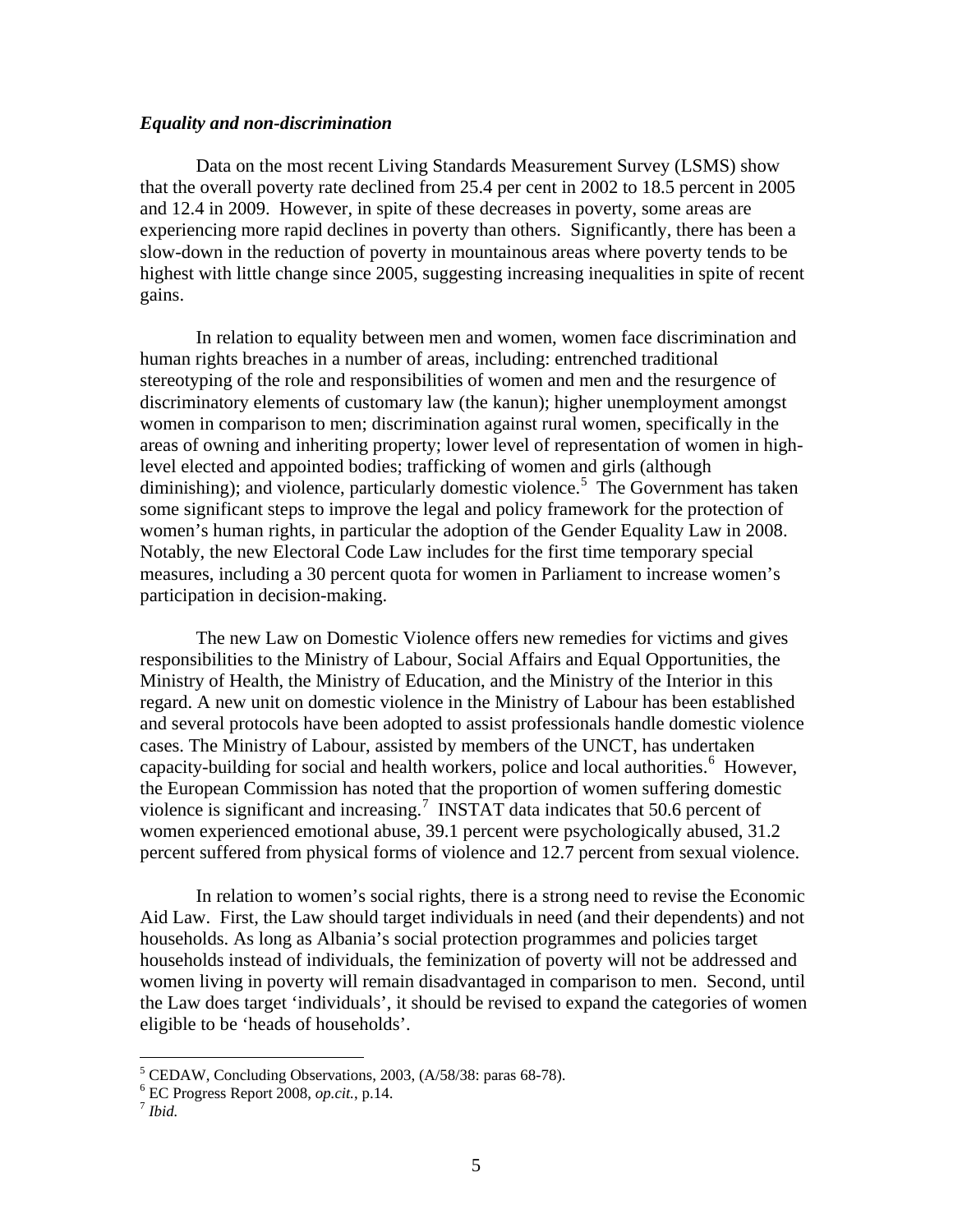Article 59 of the Constitution recognizes the integration of persons with disabilities in society as a non-justiciable 'Social Objective'. In 2005, Albania adopted the National Strategy on People with Disabilities and the Social Inclusion Cross-Cutting Strategy includes a section on persons with disabilities. The 2005 Strategy promotes education and employment opportunities for persons with disabilities, stresses support for the right to live in the community and encourages education of society generally of persons with disabilities. However, separation of persons with disabilities persists such as the practice of segregated education. Legislation on employment quotas for persons with disabilities is not well implemented.<sup>[8](#page-5-0)</sup> Albania has not signed either the Convention on the Rights of Persons with Disabilities nor its Optional Protocol.

 There has been little progress in establishing a proper legal definition of discrimination and protecting against violence-based on discrimination. Civil society organizations have submitted a draft Law on Non-Discrimination although Parliament has not yet considered the draft.

#### *Minority rights*

 $\overline{a}$ 

 Albania is home to several minorities including Greek, Macedonian and Serbian-Montenegrin national minorities and Roma and Aromanian ethno-linguistic minorities. The Egyptian community has not been attributed minority status to date. Article 20 of the Constitution protects the human rights of persons belonging to minorities and their equal protection before the law as well as their right to express freely their cultures, including being taught in their mother tongue. The Roma and Egyptian communities continue to suffer poverty, inequality and exclusion. Some of the main challenges facing these communities, particularly the Roma, include: discrimination in employment and education, particularly where education is available only in Albanian; inability to pay costs related to education such as school books; a lack of representation in the national Parliament and very low level of participation in local government; inadequate standard of living, including poor housing conditions due to overcrowding and lack of basic amenities such as water and sanitation; declining health due to lack of affordable health care and immunization services not reaching all Roma children; high unemployment and resort to informal work including human trafficking and prostitution; and, a lack of civic registration documents which in turn inhibits enjoyment of a range of human rights from access to health care to the right to vote.

 Albania adopted the national Strategy to Improve the Living Conditions of Roma Minority in Albania in 2005, committing the government to release Roma from the trap of poverty and social exclusion. In 2008, Albania joined the Decade of Roma Inclusion (2005-2015), thus making a political commitment to promote social inclusion of Roma within a regional framework. A 2008 progress report on the Strategy, published with the assistance of the UNCT, indicates that implementation remains slow and the objectives of the strategy have not been successfully communicated to the local level while some key

<span id="page-5-0"></span><sup>8</sup> *Social Inclusion Cross-Cutting Strategy*, Government of Albania, Ministry of Labour, Social Affairs and Equal Opportunities, December 2007, p.38.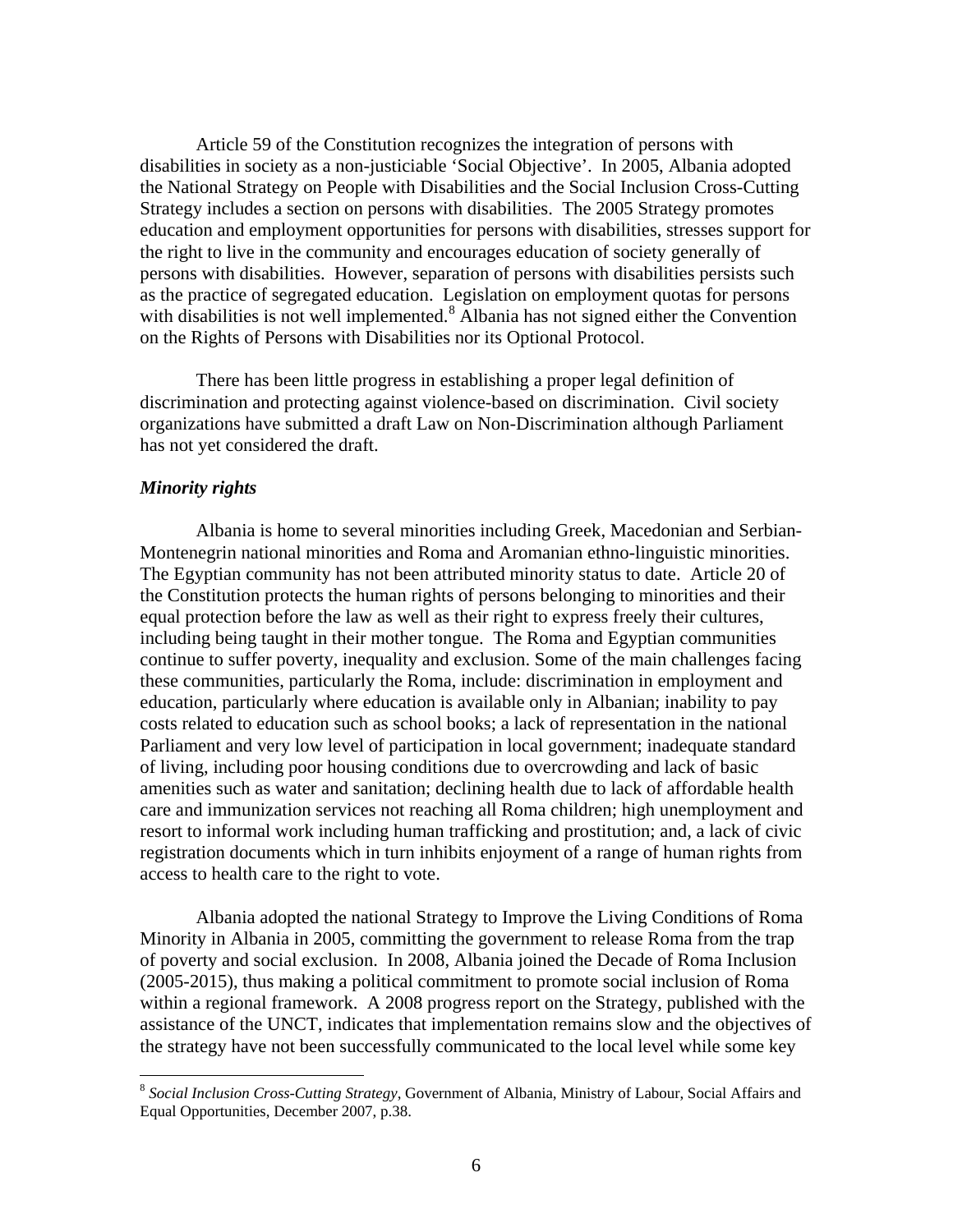institutions lack information and plans for implementation. The report also observes that the body monitoring the strategy does not have sufficient human and financial resources to accomplish its mission. In December 2008, the Ministry of the Interior launched a project to identify and register with the civil register all unregistered Roma and ID cards are issued at no cost for Roma. In the current election campaign, Roma candidates are running for seats in Parliament with support of some mainstream political parties.

#### *Right to life, liberty and security of the person*

 The Constitution protects the right to life and the right to liberty as well as freedom from cruel, inhuman or degrading torture, punishment or treatment.<sup>[9](#page-6-0)</sup> In 1996, Albania initiated a process of mental health reform, passing the Mental Health Act which sought to decentralize psychiatric services from hospitals to comprehensive care provided by multi-disciplinary teams as close to the home as possible. Since 2000, the World Health Organization (WHO) has supported the development of a strategic framework for the mental health reform and the implementation of local model services. The endorsement of the National Mental Health Policy Document (2003) and of the Operational Plan for Mental Health Service development (2005) paved the way for comprehensive action at the national as well as local level.

In spite of these reforms, there is evidence that the Law is not being respected. During several visits by WHO to the psychiatric hospital of Shkodra and Elbesan the issues of poor standards of care, a diet with low nutritional value, insufficient bedding and clothing, low hygienic standards and lack of heating were identified as major concerns. Other issues are undocumented isolation and the neglect of the right to information regarding own treatment and the right to privacy and free communication with relatives. WHO has brought this to the attention of the national authorities. Subsequently, WHO conducted a joint visit with the Minister of Health to Shkodra in March 2009, and a joint action plan has been formulated, followed by local interventions, coordinated by WHO.

The Ministry of Health has since taken some positive and concrete steps, such as the provision of new beds. However, much remains to be done such as the provision of better nutrition or on an integrated effort to improve living conditions and skills for the institutionalized patients. The issue of the poor diet has been taken up by the People's Advocate.

#### *Administration of justice and rule of law*

 The Albanian constitution recognizes the separation of powers between the legislature, executive and the judiciary. However, respect for the separation of powers and the rule of law faces certain challenges, such as: excessive discretionary power and arbitrariness; insufficient criteria to interpret and enforce laws; reduced access to information and a need to promote greater transparency in decision-making; a need for more skilled and professional civil servants; a need to halt the high turnover of key staff;

<span id="page-6-0"></span><sup>&</sup>lt;sup>9</sup> Articles 21, 25, and 27.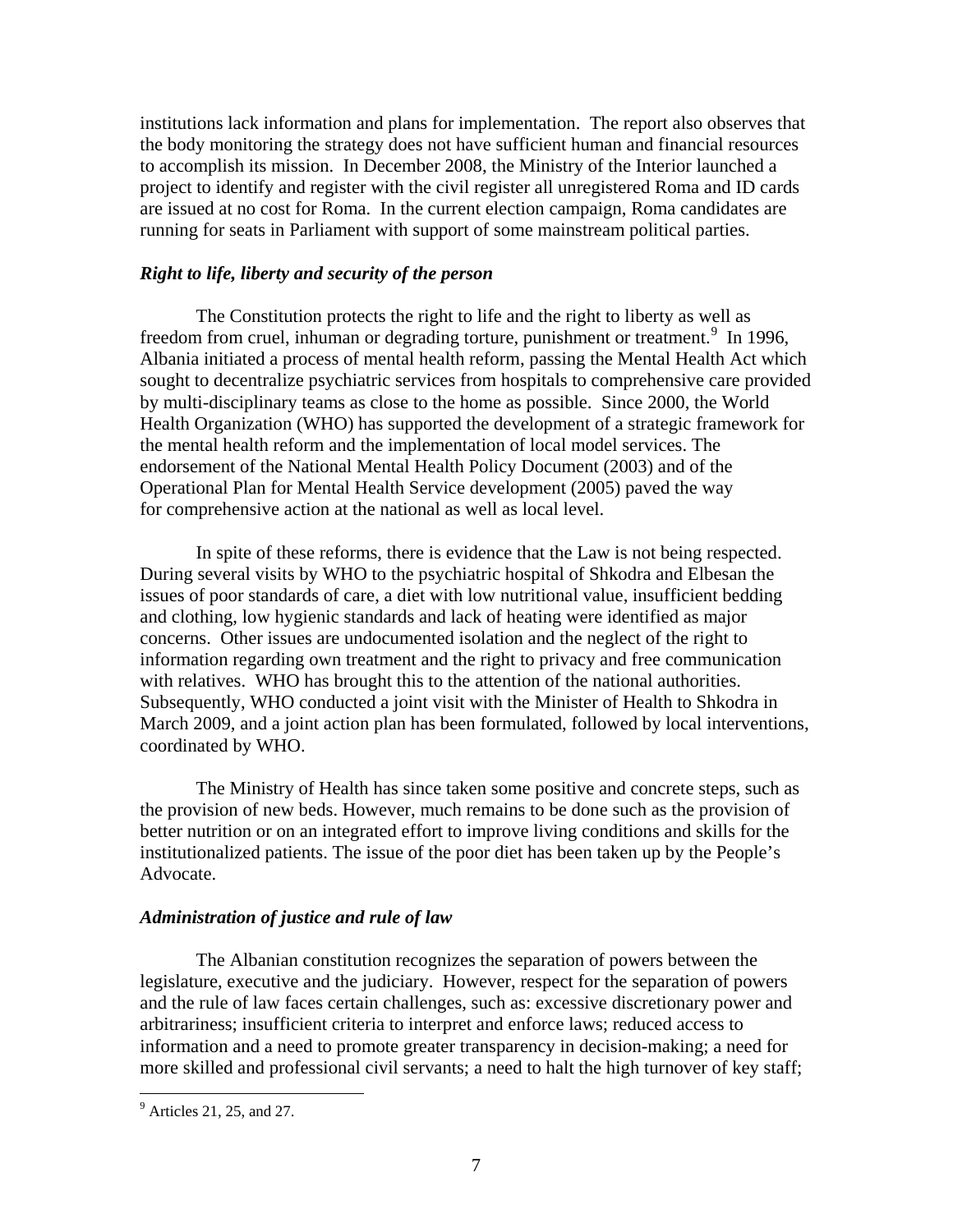slow and untransparent judicial procedures; and, limited enforcement of administrative or judicial decisions. These challenges have the effect of reducing the confidence of citizens in the State.

 A cross-cutting Anti-Corruption Strategy was adopted in 2008. However, Albania still needs a reduction in the exercise of arbitrary power and favouritism among its public officials and more transparency in its rules and procedures, requirements must be listed and applied, and fees have to be indisputable and thus incorruptible. Prepublication of laws and regulations before their approval, cost-benefit analysis of legislation to guarantee value and suitability of legal provisions prior to vote and publication of handbooks of administrative procedures are important steps yet to be taken.

In order to help counter the lack of expertise in public administration, the Government, with the support of the UNDP, has begun to encourage qualified Albanians abroad to serve in public administration positions and academia through its 'Brain Drain Programme'. A proposed Bill on the creation of the Administrative Court to handle complaints relating to State authorities has failed to pass Parliament so far putting on hold the future of the Commission on Civil Service. The Government still has to approve the public administration strategy.

In 2008, Parliament adopted the Law on the Organization of the Judiciary which includes salary scales as well as merit-based criteria for the appointment of judges.

On 16 February 2009, the Constitutional Court suspended the implementation of the 'Lustration Law', a law passed on 22 December 2008 which effectively prohibits people who worked during the communist era in the areas of the secret police, the judiciary or as prosecutors from government employment. The suspension continues until the Constitutional Court decides on applications from parliamentarians, professional organizations and civil society organizations.

The Law on Free Legal Assistance was adopted in December 2008. The Law provides for free legal services to juveniles, witnesses and vulnerable persons. Free legal services are currently provided for juveniles through an NGO financed by UNICEF in the Tirana, Shkodra and Korca pre-detention centres.

 Significant steps have been undertaken, with international support, to systematize the training and capacity-building processes required to strengthen the State's skills in implementing the Gender Equality Law, the Domestic Violence Law and CEDAW. To date, through UN support, 10 percent of all police members have been trained on domestic violence issues and, through UN support, the Ministry of Health has started the integration of the assessment and treatment of women victims of violence into the Ministry's reproductive health services. To date, the establishment of posts of full-time Gender Experts in line-Ministries has not materialized even though this is foreseen in the Gender Equality Law.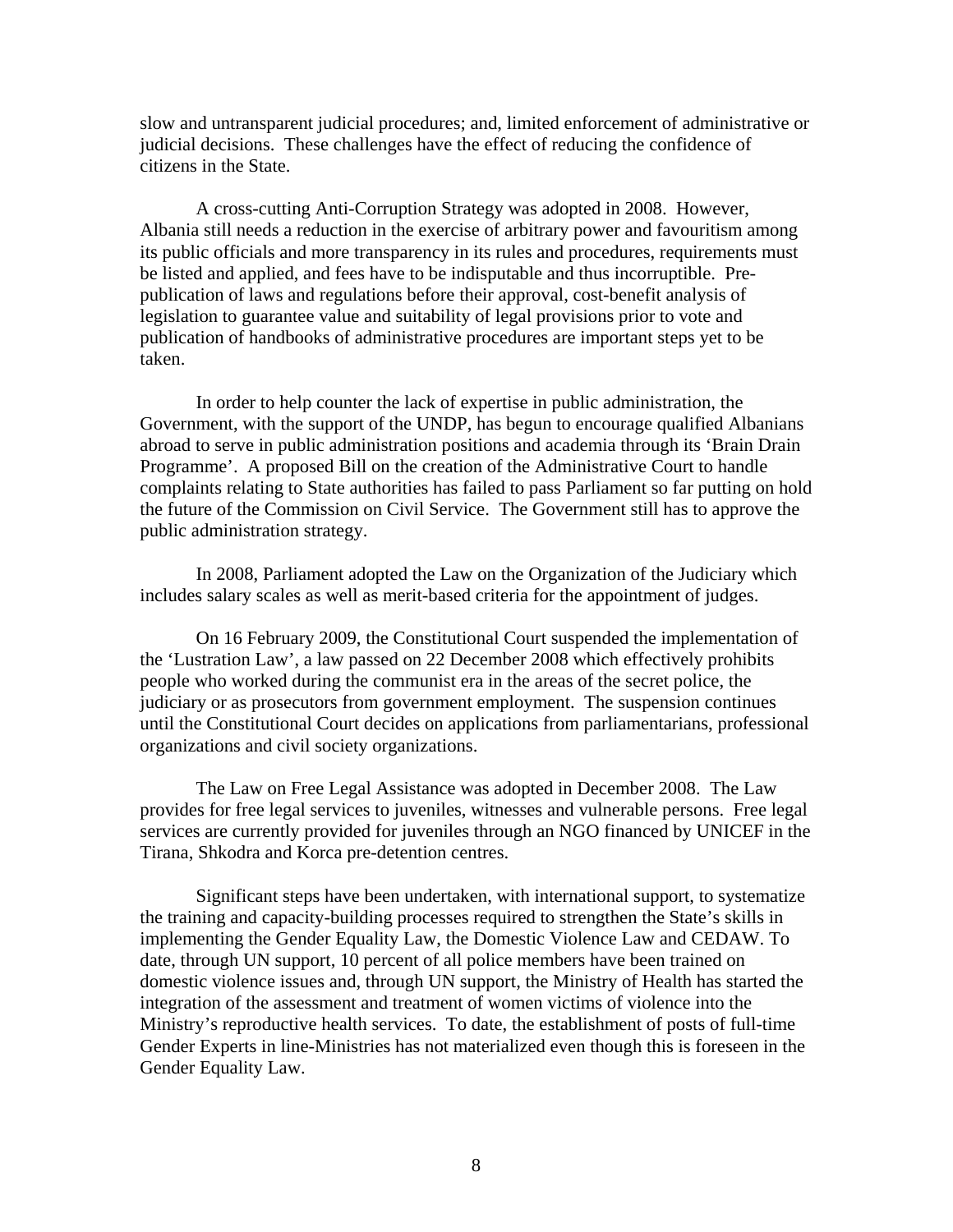#### *The right to take part in the conduct of public affairs*

In November 2008, Parliament adopted a new Electoral Code. Albania now has a regional proportional system replacing the previous mixed system although smaller parties have expressed concerns that the reform will favour larger political parties. In 2008, an electronic civil registry and address system was completed, improving the reliability of voters' lists, ID cards and other official documents. The Government issued ID cards and passports will be used as the main identification documents for the next elections which are due on 28 June 2009. The Opposition has voiced concerns about delays in issuing ID cards although the government remains confident that it will be able to issue them in time for the vote. As noted above, the Electoral Code includes a quota of 30 percent representation of under-represented gender on the national party lists put forward for the national elections. However, challenges remain and it will be important that the spirit of the Code is met so that the end goal of attaining 30 percent of Parliamentarians being women as well as a significant increase in the appointment of women to high-level decision-making.

In March 2009, Parliament adopted the Law on the Organization and Functioning of the Agency for Supporting Civil Society. The Agency will support activities aimed at encouraging the sustainable development of civil society and the creation of favourable conditions for civic initiatives with funds going towards research, participation in international events and trainings and scholarships for civil society. The Government has started to work with civil society organizations and the UN in support of the establishment of a Civil Society Index in Albania identifying strengths and weaknesses of civil society and providing opportunities to address capacity gaps.

#### *The rights of the child*

The dramatic political and socio/economic changes in Albania have increased the vulnerability of children to violence, exploitation, trafficking discrimination, abuse and neglect. While Albania continues to make progress in realizing the rights of the child, much remains to be done. Despite the broad legislative reform related children's rights, the existing mechanism of sectoral social policy - due to its fragmentation and absence of coordination in implementation – has been inadequate to reduce social exclusion significantly among children in vulnerable and marginalized situations. Moreover, social protection expenditures have declined as a percentage of GDP and as a percentage of Government expenditures even though the overall number of beneficiaries has not decreased at the same rate. With 149,000 families receiving social assistance benefits representing some 280,000 children reliant on social assistance,<sup>[1](#page-8-0)0</sup> the risk is that many Albanian children are facing continuing and even greater risk of social exclusion.

The Government, with the support of UNICEF, adopted the National Strategy on Children in 2005. An Inter-Ministerial Committee, chaired by the Deputy Prime Minister, has been established and steps have been taken to develop an adequate monitoring framework for the Strategy, including the establishment of a Technical

<span id="page-8-0"></span> $^{10}$  INSTAT – 'Shqipëria në shifra', 2007.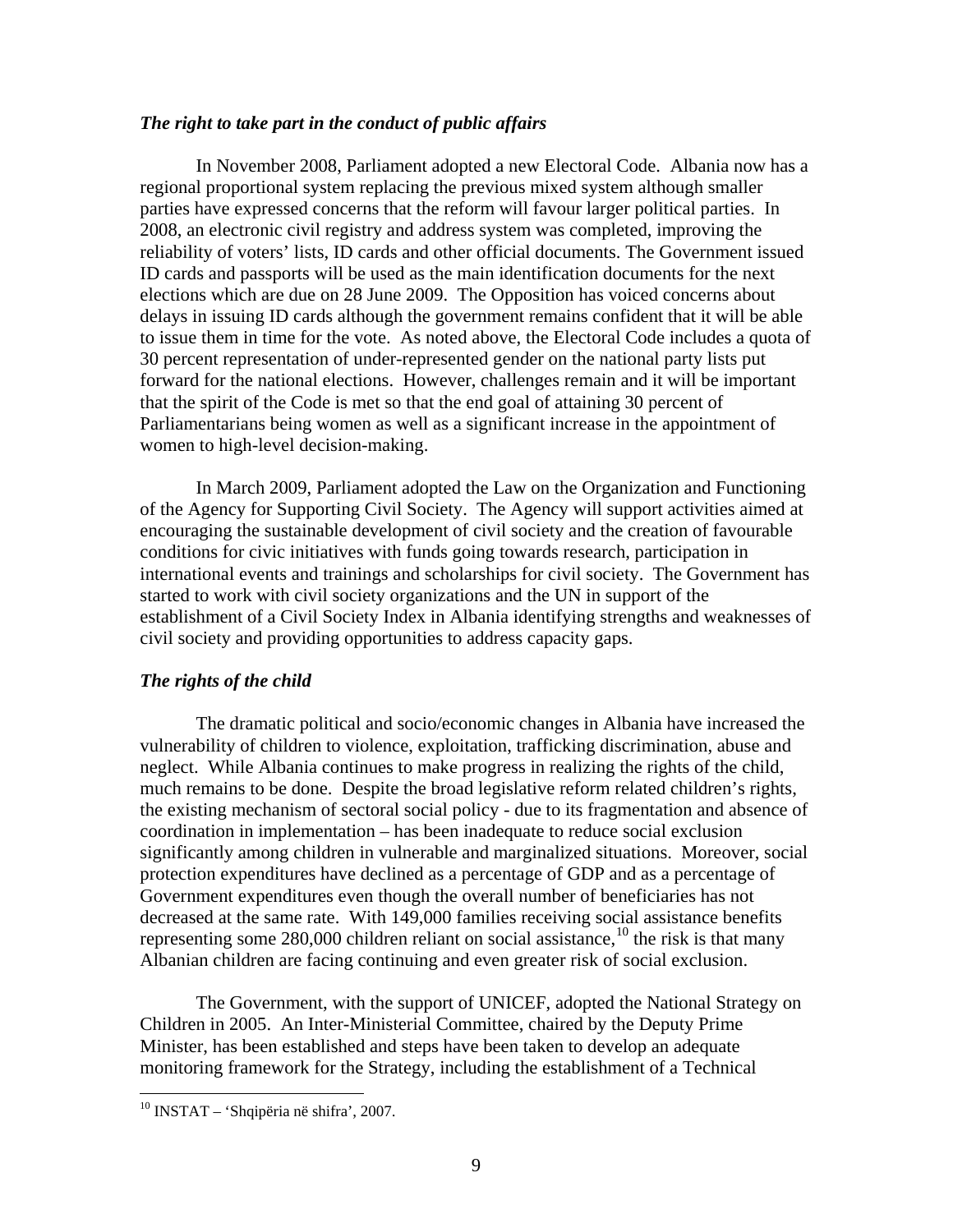Secretariat for Children in the Ministry of Labour. The Government is working towards the adoption of the Child Rights Code, expected later in 2009 which will harmonize all legislation relevant to the CRC and establish a formal mechanism for monitoring, evaluation and reporting on social exclusion of children. In relation to the right to free and universal primary education, the streamlining of birth registration procedures has improved school attendance and net primary school enrolment for 2008 was 92 percent; however, in areas densely populated by Roma communities, access to education can be as low as 13 percent. Child labour remains a problem with the number of children, mainly girls, working in areas such as fish processing, footwear and textiles increasing. In relation to trafficking, the National Strategy for Fighting Child Trafficking 2008-2011 was approved in 2008 with a view to assisting and integrating child victims of trafficking as well as to protecting children in poor families at risk of trafficking. In this regard, a national child helpline was established for children at risk.

In the area of juvenile justice, courts are increasingly applying alternative community service sentences, probation and parole; however, there are insufficient social workers and probation officers and judges do not always apply the alternatives.<sup>[1](#page-9-0)1</sup> Further, interventions on legislative reform in the area of juvenile justice remain fragmented which affects the reform process and long delays are still frequent in the processing of cases involving juvenile offenders. Indeed, current legislation allows up to three years for the pre-trial term, while the Committee on the Rights of the Child has determined that it should not exceed six months. Construction of a new juvenile rehabilitation centre in Kavaja was completed and opens in June 2009 which will relieve the main prison from hosting juveniles and therefore separate them from adult offenders.

Child Rights Units are being established in all twelve regional councils during 2009. The Units are part of local government and have the mandate to monitor the implementation of the regional plans of action for child rights as well as supporting implementation of child rights policies at the regional level. Further, Child Rights Observatories will be functioning in each of the twelve regions. The Observatories are staffed by civil society and designed to provide evidence-based policy analysis and to advocate for, monitor and evaluate public policies related to the rights of the child. So far, six Observatories have been launched. The Child Rights Units are expected to work closely with the Observatories.

## **III. ACHIEVEMENTS, BEST PRACTICES, CHALLENGES AND CONSTRAINTS**

One of the key achievements of Albania has been the relatively high level of ratifications of UN and regional human rights treaties it has reached over recent years, as well as the introduction of a series of laws and strategies aimed either directly or indirectly with implementing international standards in national law and policy. Early ratification of the Convention on the Rights of Persons with Disabilities and its Optional Protocol could further add to this achievement. Another achievement has been the work of the People's Advocate, the Albanian National Human Rights Institution, which has

<span id="page-9-0"></span><sup>11</sup> EC Progress Report, *op.cit.*, p.15.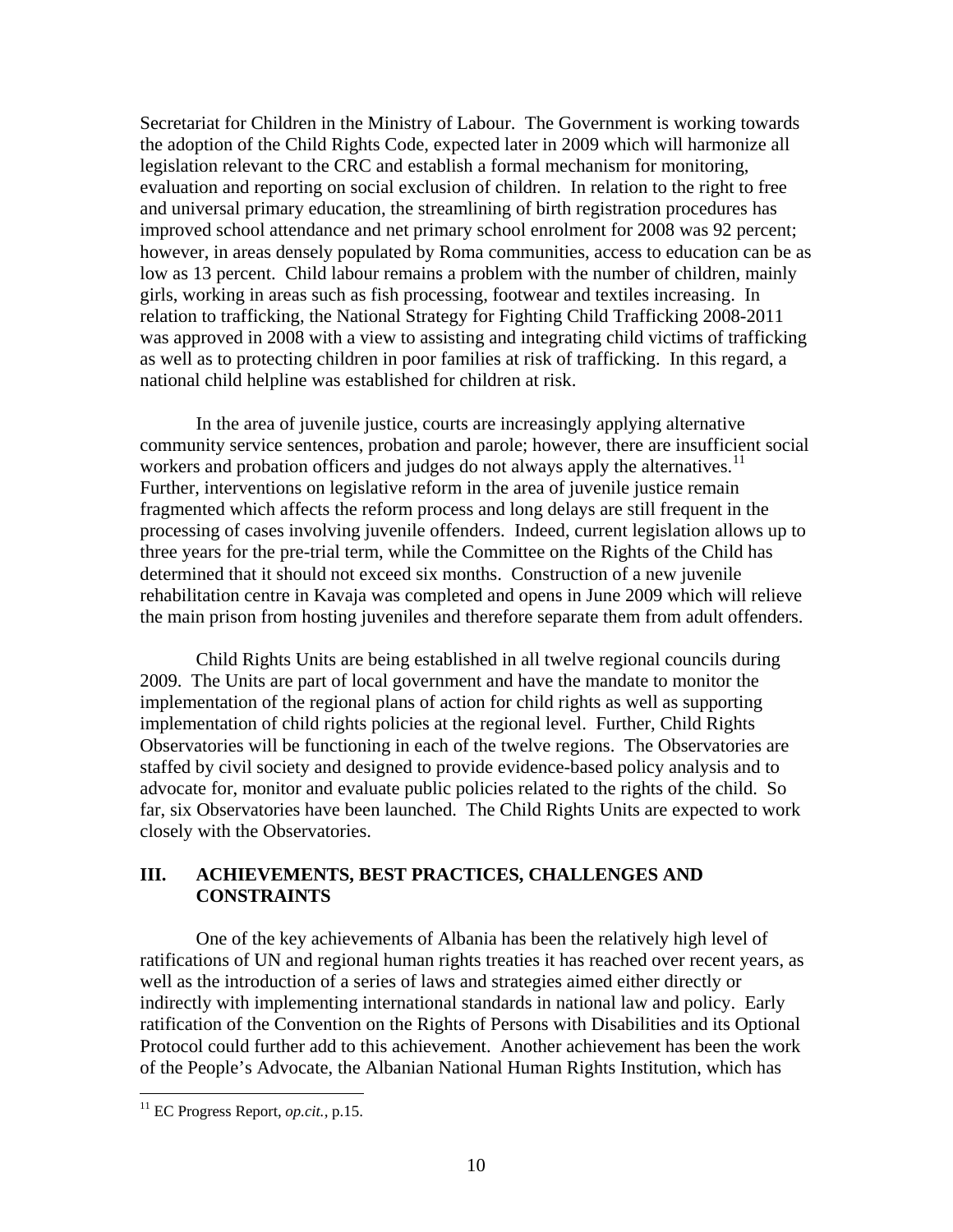maintained its "A level status" before the ICC and continues to contribute to the promotion and protection of human rights standards.

 However, challenges remain. In particular, closer attention should be directed towards providing the necessary financial and human resources to move from laws and strategies to practice and to ensure adequate monitoring of their implementation. There is a need for improved coordination of line-ministries to implement legal frameworks, in particular the Gender Equality Law and the Domestic Violence Law and a significant need for improved monitoring of strategies. Overall leadership and ownership at local level to pursue implementation is mixed – and should be strengthened - and not always related to a need for additional resources. In this regard, linking relevant strategies in the social sector to human rights standards accepted by Albania should provide a clearer means of identifying actors responsible for improving social inclusion in Albania while allocating responsibilities among those actors. Linkage to human rights standards should also help to empower those individuals and groups who are socially excluded, in particularly through the strengthening of sector strategy monitoring and linking strategies to national, regional and international monitoring mechanisms.

Another challenge relates to the global financial downturn which could impede efforts to fulfil human development and human rights commitments. While not yet suffering a significant impact during the initial phase of the global financial crisis, Albania is more and more affected due to a combination of declining exports, tax revenues and remittances and increasing domestic budget expenditures. The IMF has suggested that the government avoid increases in the domestic budget in anticipation of the decline in revenue. It would be important that such budget measures take into account the governments responsibilities, particularly in relation to protecting the economic and social rights of those most affected and vulnerable to the economic crisis. Strengthening of justiciability of economic, social and cultural rights, some of which are recognized only as unenforceable 'social objectives' could help promote the legal empowerment of the poor and define a social protection floor in the context of the global crisis.

#### **IV. KEY NATIONAL PRIORITIES, INITIATIVES AND COMMITMENTS**

 In 2006, Albania presented its candidature to be a member of the Human Rights Council. In its application, Albania pledged to uphold the highest standards of human rights and to remain strongly committed to major legislative reform and human rights monitoring. It made specific commitments at both the national and international level. Nationally, Albania committed: to increase public awareness, inclusion and harmonization of work among civil society government and private sector actors in the field of human rights; to promote a human rights-based approach through better integration of human rights in decision-making processes and policy implementation; to respect and promote the human rights of minorities, including through the establishment of the National Committee on Minorities. The National Committee is now established.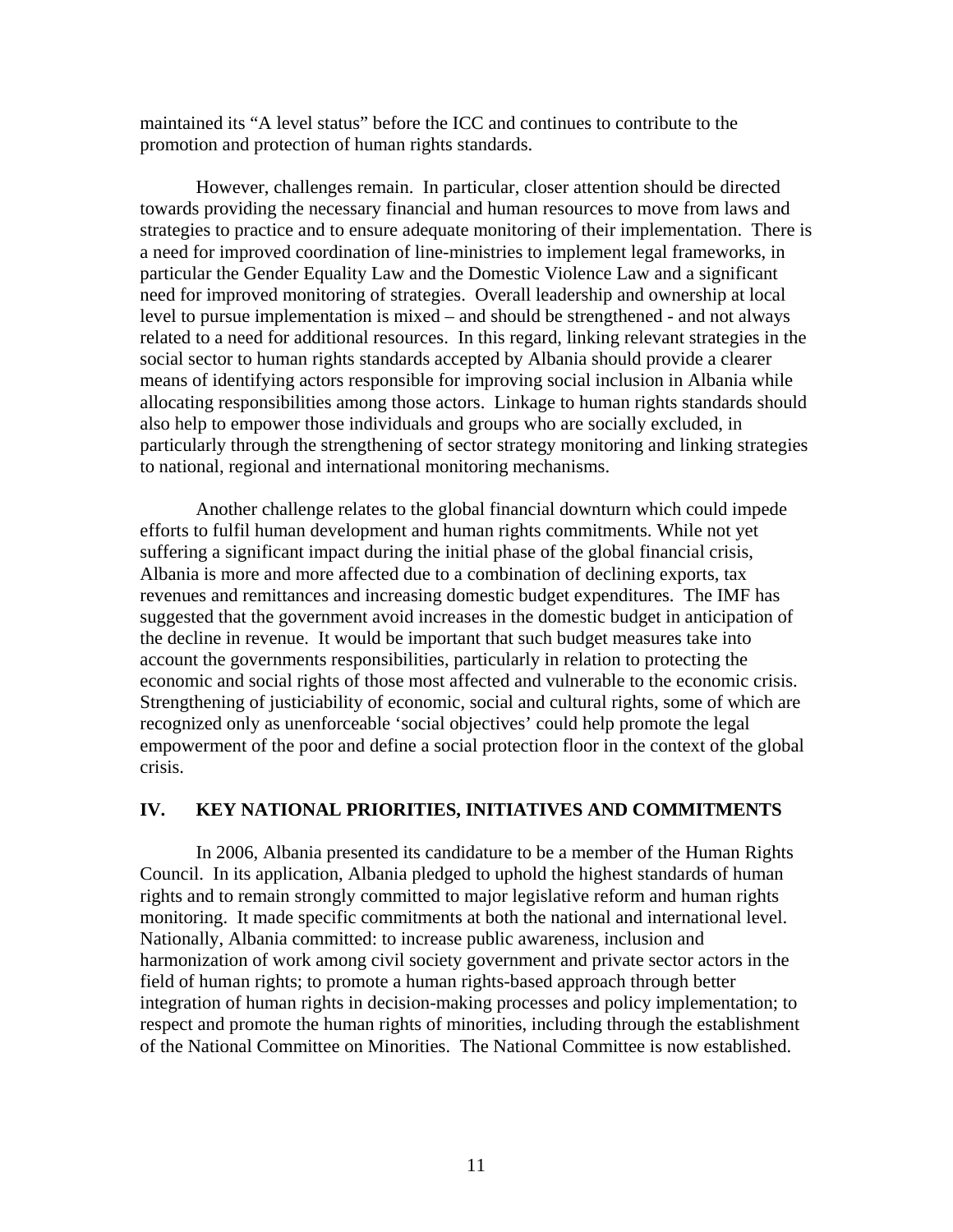Internationally, Albania pledged: to ratify the Optional Protocol to the ICCPR and the two Optional Protocols to the CRC as well as amendments to CAT, CEDAW and the  $CRC<sub>i</sub><sup>12</sup>$  $CRC<sub>i</sub><sup>12</sup>$  $CRC<sub>i</sub><sup>12</sup>$  to support strongly the efforts to strengthen OHCHR; and, to cooperate fully with the Human Rights Council and its special procedures. Notably, since making the pledges, Albania has ratified the two optional protocols referred to above.

## **V. CAPACITY-BUILDING AND TECHNICAL ASSISTANCE**

 Albania's One UN Programme is based on the five pillars of: more transparent and accountable governance; greater participation in public policy and decision-making; increased and more equitable access to quality basic services; regional development to reduce disparities; and, environmentally sustainable development. The Programme incorporates the principles of gender equality and the development of national capacity throughout. The Programme has been developed giving a high priority to aligning international assistance with national development plans and budgets and Albania's efforts to accede to the European Union. Each of the five pillars and the cross-cutting principles plays an important role in promoting and protecting human rights in Albania.

 Technical assistance and capacity-building areas include strengthening collection and analysis of disaggregated data; identification of gaps between laws and strategies and their implementation and building capacity to fill those gaps; promoting participation of women and social excluded individuals and groups in decision-making; strengthening evidence-based policy impact analysis; and, more clearly linking social inclusion strategies to international and regional human rights standards.

<span id="page-11-0"></span><sup>&</sup>lt;sup>12</sup> Amendments to articles 17(7) and 18(5) of CAT; amendment to article 20(1) of CEDAW; and, amendments to article 43(2) of CRC.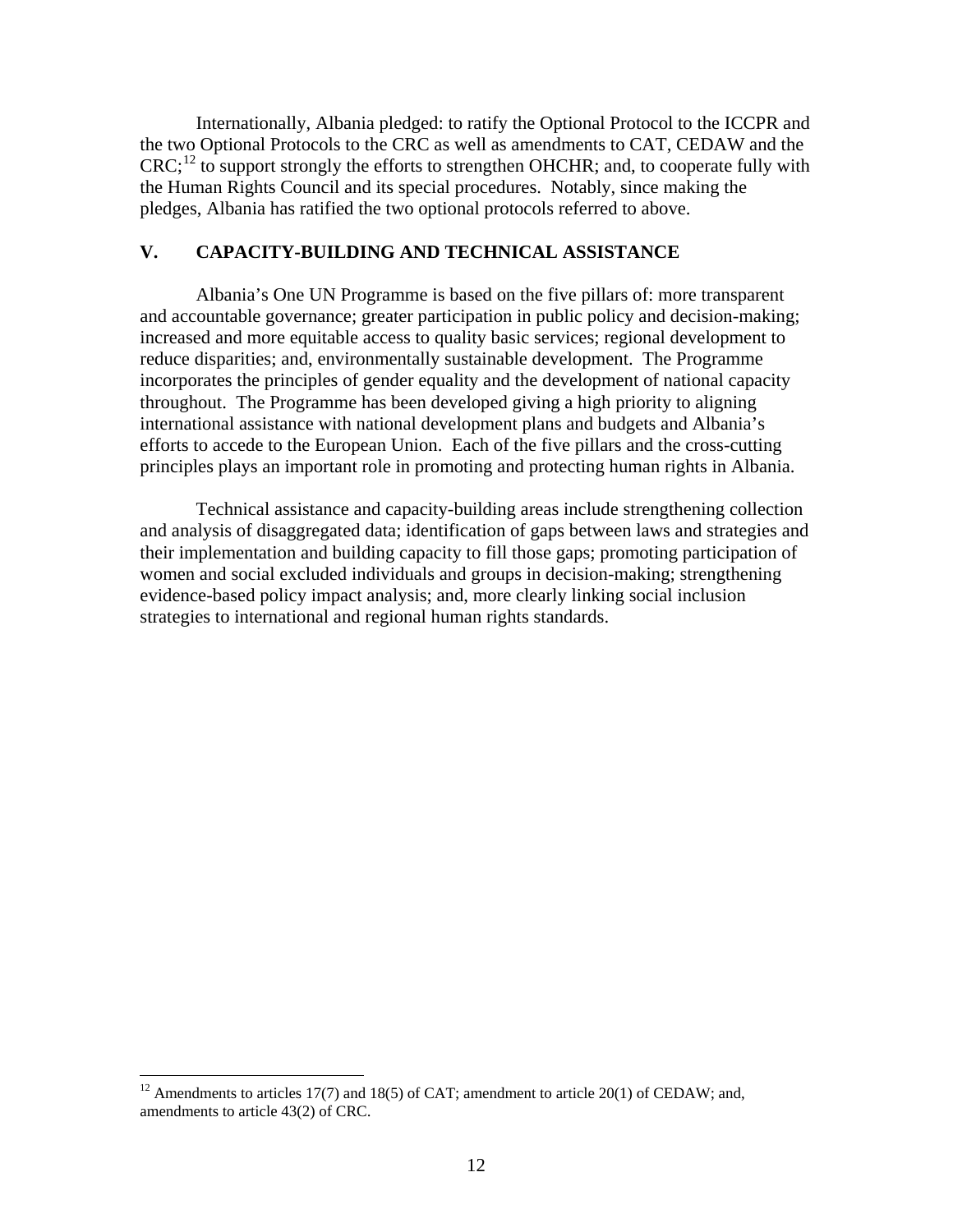# **ANNEX I**

| <b>Core ILO Conventions</b>                                    | <b>Ratification or</b> |
|----------------------------------------------------------------|------------------------|
|                                                                | <b>Accession</b>       |
| <b>Forced Labour Convention</b>                                | 25/6/1957              |
| Freedom of Association and Protection of the Right to Organize | 3/6/1957               |
| Convention                                                     |                        |
| Convention on the Right to Organize and Collective Bargaining  | 3/6/1957               |
| <b>Equal Remuneration Convention</b>                           | 3/6/1957               |
| <b>Abolition of Forced Labour Convention</b>                   | 27/2/1997              |
| Discrimination (Employment and Occupation) Convention          | 27/2/1997              |
| Minimum Age Convention                                         | 16/2/1998              |
| Worst Forms of Child Labour Convention                         | 2/8/2001               |

# **ANNEX II**

| <b>Selected treaties of the Council of Europe</b>     | <b>Signature</b> | <b>Ratification</b> |
|-------------------------------------------------------|------------------|---------------------|
| Convention for the Protection of Human Rights and     | 13/7/1995        | 2/10/1996           |
| <b>Fundamental Freedoms</b>                           |                  |                     |
| European Convention for the Prevention of Torture and | 2/10/1996        | 2/10/1996           |
| Inhuman or Degrading Treatment or Punishment          |                  |                     |
| Framework Convention for the Protection of National   | 19/6/1996        | 28/9/1999           |
| Minorities                                            |                  |                     |
| European Social Charter (revised)                     | 21/9/1998        | 14/11/2002          |
| Council of Europe Convention on Action against        | 22/12/2005       | 6/2/2007            |
| Trafficking in Human Beings                           |                  |                     |
| Council of Europe Convention on the Protection of     | 17/12/2008       | 14/4/2009           |
| Children Against Sexual Exploitation and Abuse        |                  |                     |

# **ANNEX III**

| Principal national laws and strategies                   |
|----------------------------------------------------------|
| Laws related to this submission                          |
| Constitution (1998)                                      |
| Civil Code                                               |
| Criminal Code                                            |
| <b>Gender Equality Law</b>                               |
| <b>Electoral Code</b>                                    |
| Domestic Violence Law                                    |
| Strategies related to this submission                    |
| National Strategy for Development and Integration (NSDI) |
| <b>Social Protection Sector Strategy</b>                 |
| <b>Social Insurance Strategy</b>                         |
| <b>Health Sector Strategy</b>                            |